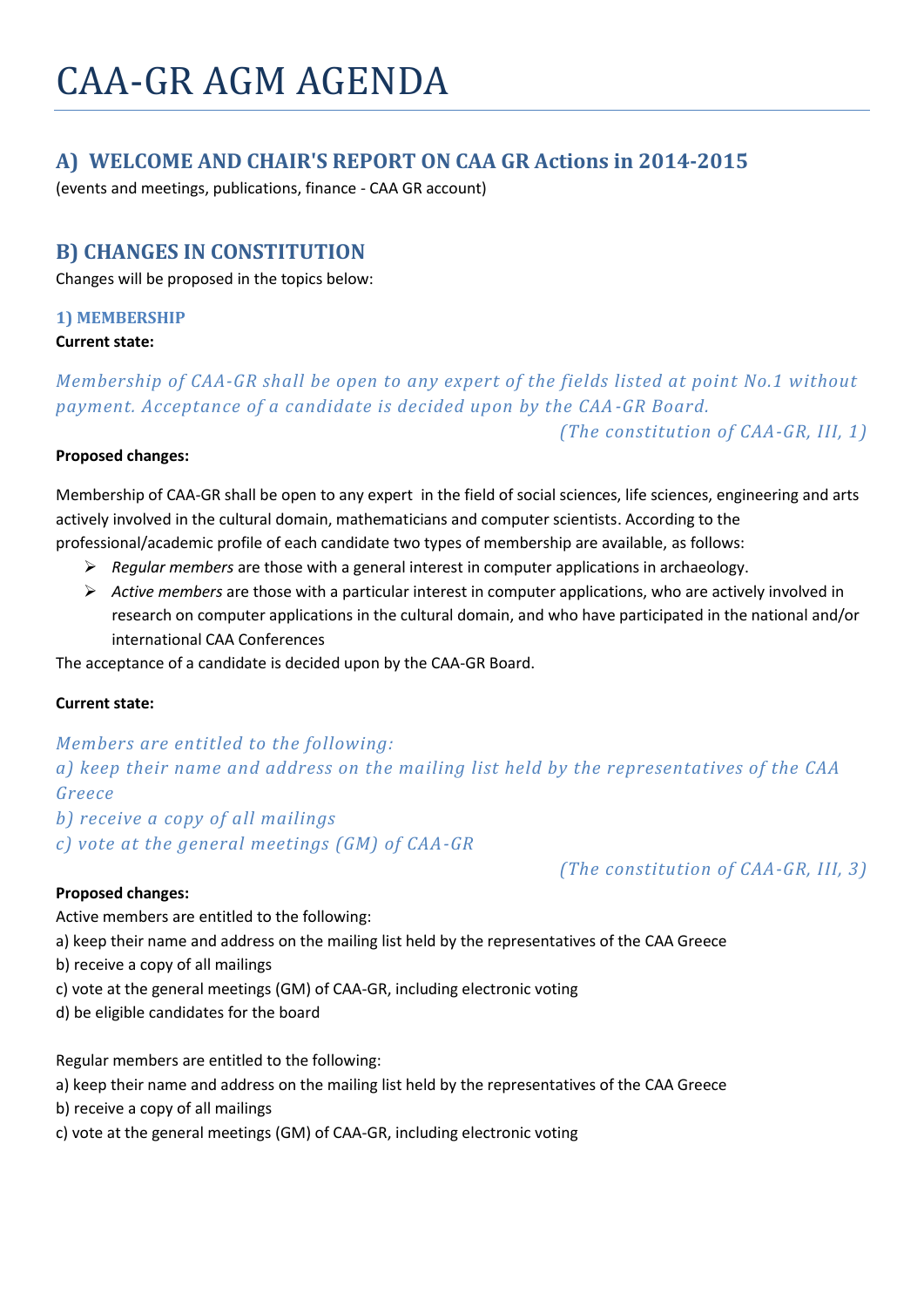#### **2) ELECTION OF THE BOARD /VOTING**

Following concerns that only few CAA members will be able to attend the General Meeting (GM) of CAA GR in Siena, the Board decided to propose changes in the constitution that will allow eligible CAA GR members to vote via e-voting. The changes in the election process will be announced, if approved, after the GM in Siena.

#### **Current state:**

*The election of the Board shall take place at the GM, normally by show of hands. All nominations must be submitted to the present Board members at least 10 days beforehand and the willingness of the candidate to stand must be demonstrated. Eligible candidates must have exhibited participation at the CAA international conferences. Board Members can be re-elected only once for the same position in the Board. Each term in the Board wil l last for 3 years.*

*(The constitution of CAA-GR, V, 4)*

#### **Proposed changes:**

The election of the Board shall take place at the GM, normally by show of hands. The Board for CAA GR has the right to opt for electronic voting whenever this is deemed appropriate. All nominations must be submitted to the present Board members at least 10 days beforehand and the willingness of the candidate to stand must be demonstrated. Eligible candidates are active members who have exhibited participation at the CAA international conferences.

- 1. Eligible candidates are active members who have exhibited participation at the CAA international conferences in the last 5 years
- 2. Eligible candidates for the position of the chair and deputy chair are active members who have exhibited participation at the CAA International conferences in the last 3 years Eligible candidates for the position of the treasurer secretary and publication officer and are active members who have exhibited participation at the CAA International conferences in the last 5 years

Board Members can be re-elected only once for the same position in the Board. Each term in the Board will last for 3 years. Members of the Board that have already spent 2 terms at any position of the Board will not be eligible candidates for any other position of the Board, except after a period of 6 years. Under exceptional circumstances and in case there are no eligible candidates for a given position, members who have served in the past will be eligible to reapply.

## **3) ANNOUNCEMENT OF CHANGES IN CONSTITUTION** Current state:

*Αny changes to this constitution must be approved by a 75% majority of votes at a GM. Such changes shall not take effect until they have been announced at the GM.*

*(The constitution of CAA-GR, VI, 3)*